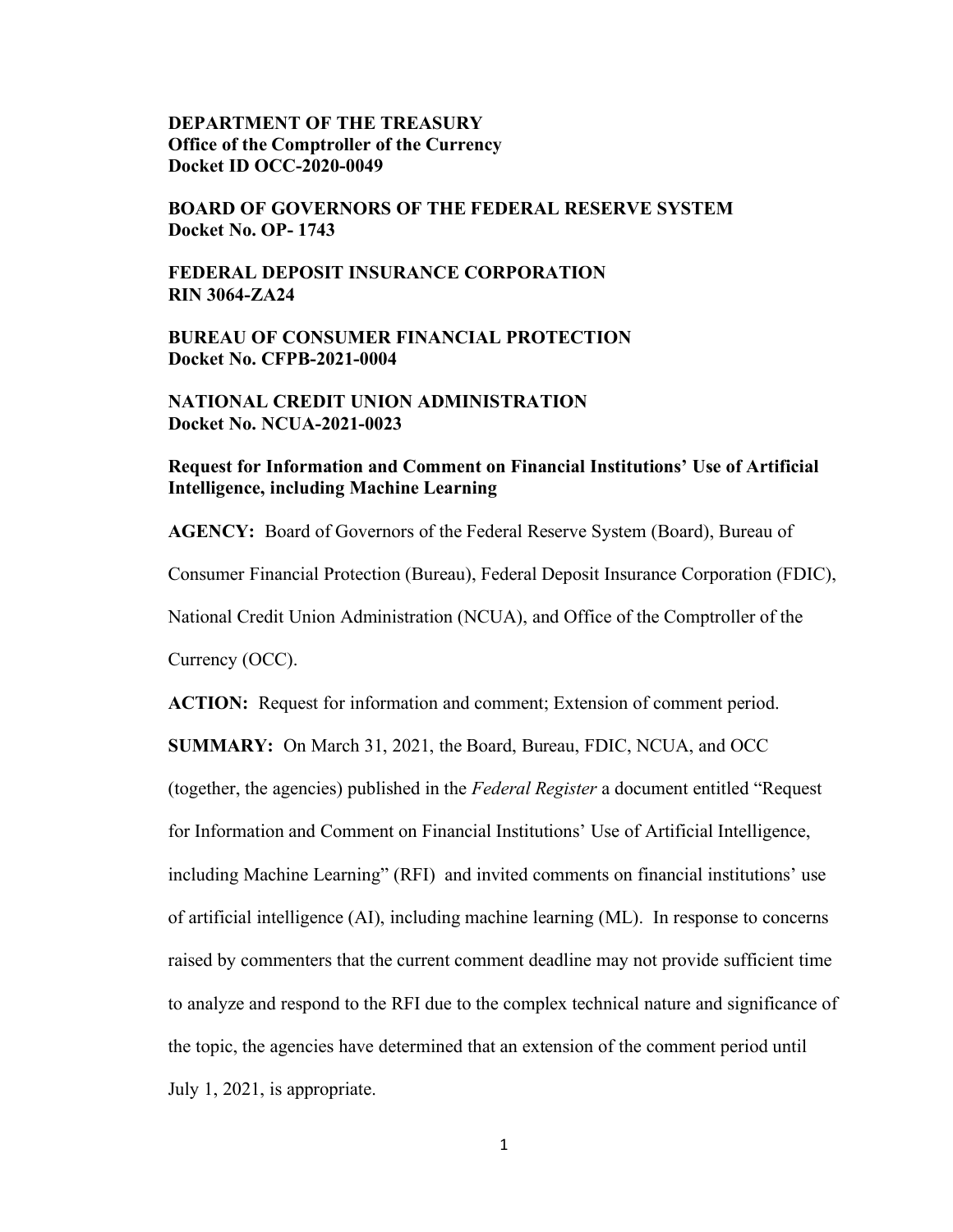**DATES:** The end of the comment period for the document entitled "Request for Information and Comment on Financial Institutions' Use of Artificial Intelligence, including Machine Learning," published on March 31, 2020 (86 FR 16837), is extended from June 1, 2021, until July 1, 2021.

**ADDRESSES:** You may submit comments by any of the methods identified in the RFI. [1](#page-1-0) Please submit your comments using only one method.

#### **FOR FURTHER INFORMATION CONTACT:**

*OCC:* Kevin Greenfield, Deputy Comptroller for Operational Risk, Norine Richards, Director for Bank Technology Operations, Paul Reymann, Director for Consumer Compliance Policy, or Siobhan Williams, Bank Information Technology Analyst, Bank Supervision Policy Department, (202) 649-6550; Beth Knickerbocker, Chief Innovation Officer, or Maggie Colvin, Innovation Officer, Office of Innovation, (202) 649-5200; Alireza Ebrahim, Senior Financial Economist, Risk Analytics Division, (202) 649-5515; or Jorge D. Aguilar, Counsel, Chief Counsel's Office, (202) 649-7187.

*Board*: David Palmer, Lead Financial Institution Policy Analyst, (202) 452-2904, Jeff Ernst, Lead Financial Institution Policy Analyst, (202) 452-2814, or Kavita Jain, Deputy Associate Director, (202) 452-2062, Division of Supervision and Regulation; Dana Miller, Senior Counsel, (202) 452-2751, Division of Consumer and Community Affairs, or Patricia Yeh, Senior Counsel, (202) 452-3089, or Gavin Smith, Senior Counsel, (202) 452-3474, Legal Division, Board of Governors of the Federal Reserve System, 20th and

<span id="page-1-0"></span><sup>1</sup> *See* 86 FR 16837-38 (March 31, 2021).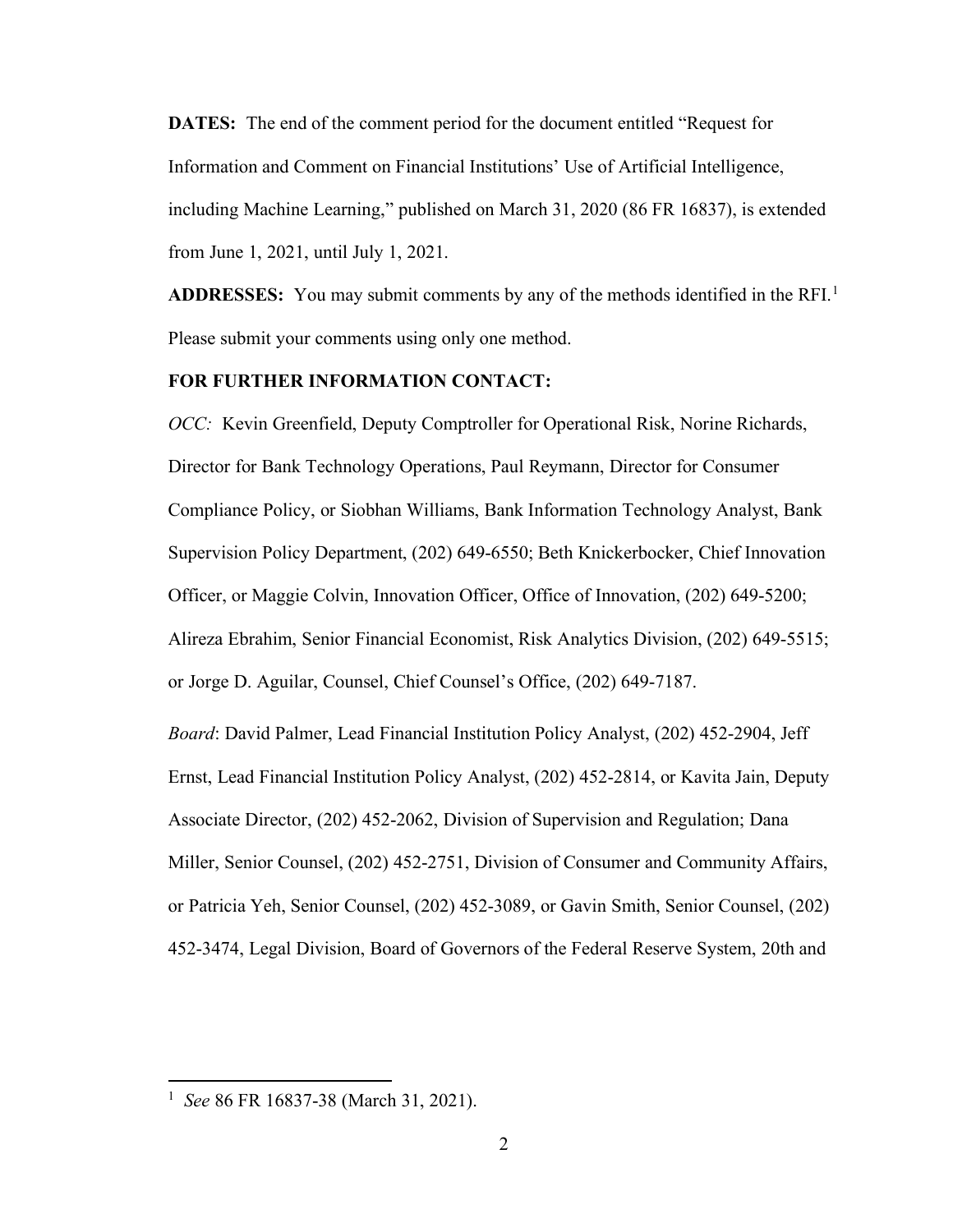C Streets NW, Washington, DC 20551. For users of Telecommunication Device for the Deaf (TDD), (202) 263-4869.

*FDIC*: Sumaya Muraywid, Senior Examination Specialist, Division of Risk Management Supervision, (202) 898–3904, [smuraywid@fdic.gov;](mailto:smuraywid@fdic.gov) David Friedman, Senior Policy Analyst, Division of Depositor and Consumer Protection, 202-898-7168, [dfriedman@fdic.gov;](mailto:dfriedman@fdic.gov) or Chris Ledoux, Corporate Expert, Legal Division, 202-898-3535, cledoux@fdic.gov.

*Bureau:* Albert D. Chang, Senior Counsel, Office of Innovation, (202) 450-7299*;* Patrice Alexander Ficklin, Fair Lending Director, Office of Fair Lending & Equal Opportunity, (202) 435-7205; and Kathryn Lazarev, Senior Counsel, Office of Regulations, (202) 435- 7700. If you require this document in an alternative electronic format, please contact *CFPB\_Accessibility@cfpb.gov*

*NCUA:* Timothy Segerson, Deputy Director, Office of Examination & Insurance, 703- 518-6300; Chrisanthy Loizos, Senior Trial Attorney, Office of General Counsel, 703- 518-6540; Joe Goldberg, Director, Division of Consumer Compliance Policy and Outreach, 703-518-1142.

**SUPPLEMENTARY INFORMATION:** On March 31, 2021, the agencies published in the *Federal Register*[2](#page-2-0) a document inviting comments on financial institutions' use of artificial intelligence (AI), including machine learning (ML). The request for information (RFI) was issued to obtain respondents' views on financial institutions' use of AI in their provision of services to customers and for other business or operational purposes;

<span id="page-2-0"></span><sup>2</sup> Request for Information and Comment on Financial Institutions' Use of Artificial Intelligence, including Machine Learning. 86 FR 16837-38 (March 31, 2021)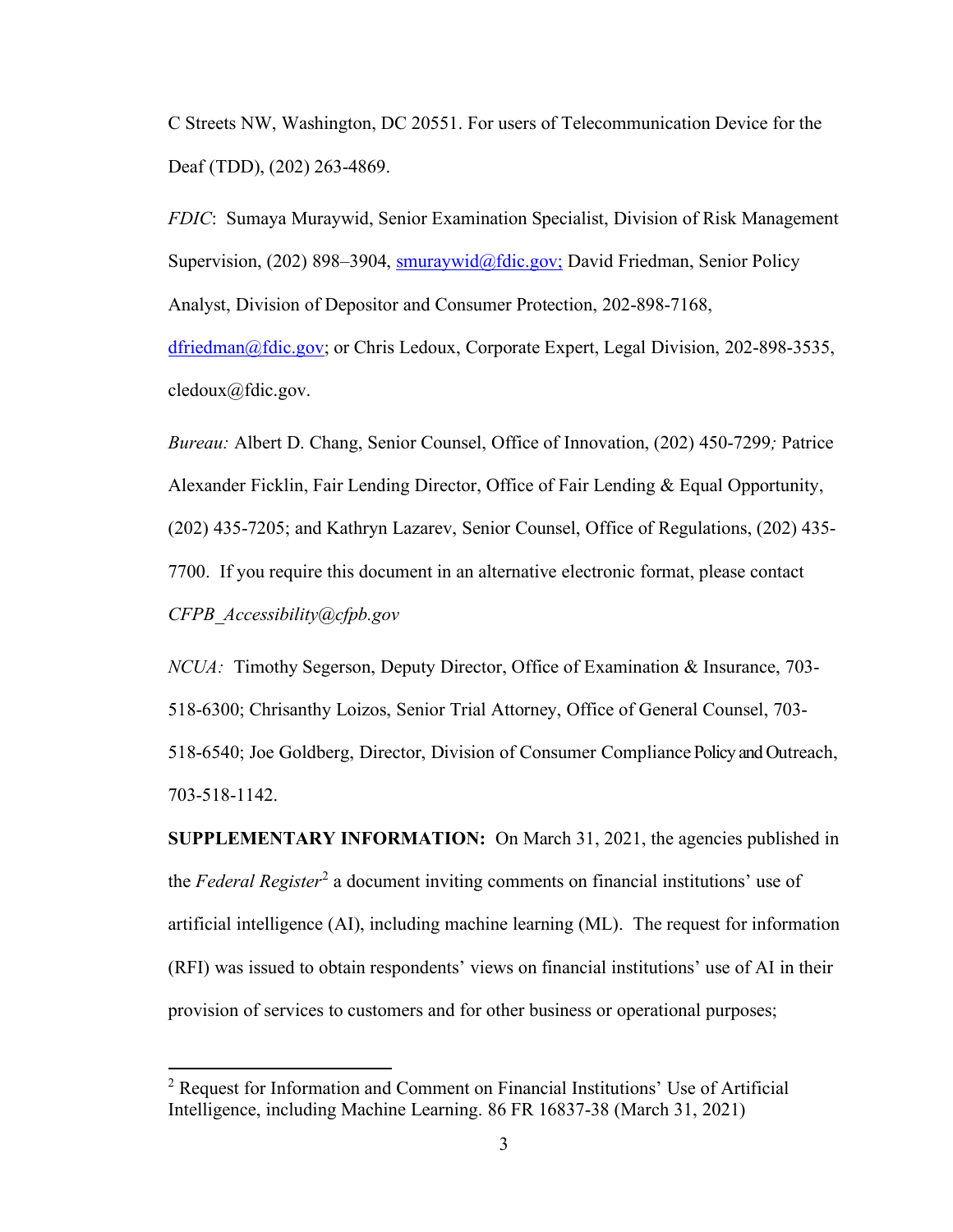appropriate governance, risk management, and controls over AI; and any challenges in developing, adopting, and managing AI. The RFI also solicited respondents' views on the use of AI in financial services to assist in determining whether any clarifications from the agencies would be helpful for financial institutions' use of AI in a safe and sound manner and in compliance with applicable laws and regulations, including those related to consumer protection. The document stated that the comment period would close on June 1, 2021. The agencies have received requests to extend the comment period. An extension of the comment period will provide additional opportunity for the public to analyze the RFI and prepare comments to address the questions posed by the agencies. Therefore, the agencies are extending the end of the comment period for the RFI from June 1, 2021 until July 1, 2021.

*Bureau:* The Acting Director of the Bureau, David Uejio, having reviewed and approved this document, is delegating the authority to electronically sign this document to Grace Feola, a Bureau Federal Register Liaison, for purposes of publication in the *Federal Register*.

#### **Michael J. Hsu**

*Acting Comptroller of the Currency.*

By order of the Board of Governors of the Federal Reserve System.

**Ann Misback,** *Secretary of the Board.*

Federal Deposit Insurance Corporation. Dated at Washington, DC, on May 13, 2021. **James P. Sheesley,** *Assistant Executive Secretary.*